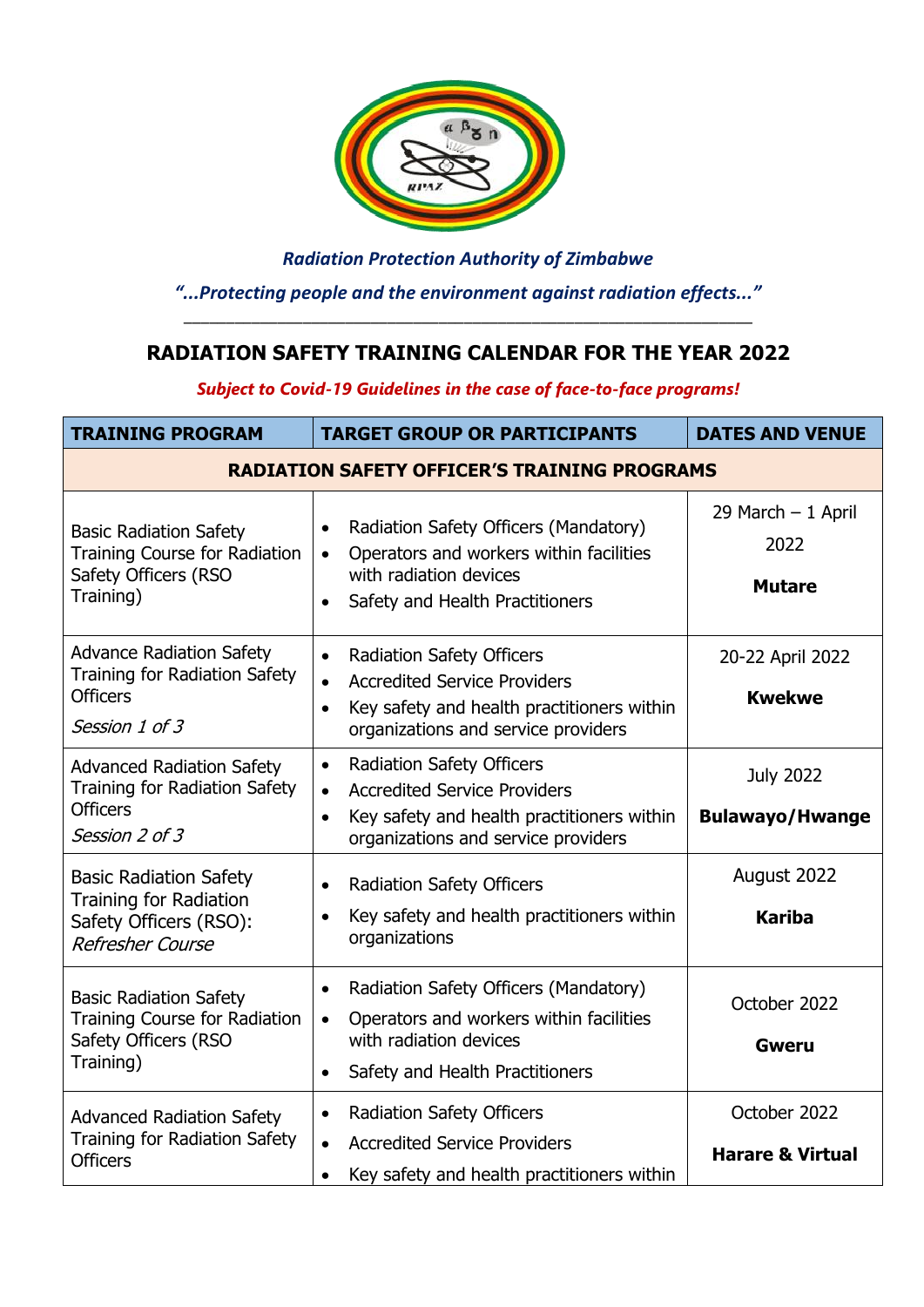| Session 3 of 3                                                                                                                    | organizations and service providers                                                                                                                                              |                                          |
|-----------------------------------------------------------------------------------------------------------------------------------|----------------------------------------------------------------------------------------------------------------------------------------------------------------------------------|------------------------------------------|
|                                                                                                                                   | PERSONAL AND WORKPLACE MONITORING (DOSIMETRY)                                                                                                                                    |                                          |
| Training Course on Personal<br>and workplace Monitoring<br>(Dosimetry)                                                            | Radiation Safety Officers (Mandatory)<br>$\bullet$<br>Operators and workers within facilities<br>$\bullet$<br>with radiation devices                                             | 4-5 April 2022<br><b>Harare</b>          |
| Training Course on Personal<br>and workplace Monitoring<br>(Dosimetry)                                                            | <b>Radiation Safety Officers</b><br>$\bullet$<br>Operators and workers within facilities<br>$\bullet$<br>with radiation devices                                                  | October 2022<br><b>Gweru</b>             |
|                                                                                                                                   | NATURALLY OCCURRING RADIOACTIVE MATERIALS (NORM) SAFETY OFFICERS                                                                                                                 |                                          |
| <b>Training Course on Naturally</b><br><b>Occurring Radioactive</b><br>Materials (NORM)<br>Management for NORM<br>Safety Officers | <b>NORM Safety Officers</b><br>$\bullet$<br><b>SHEQ Practitioners</b><br>$\bullet$                                                                                               | May 2022<br><b>Kwekwe</b>                |
| <b>ACCREDITED SERVICE PROVIDERS</b>                                                                                               |                                                                                                                                                                                  |                                          |
| <b>Radiation Protection Training</b><br>for Accredited Service<br>Providers                                                       | Instrument and Maintenance Technicians<br>$\bullet$<br><b>Engineers Biomedical Engineers</b><br>$\bullet$<br><b>Equipment Technicians</b><br>$\bullet$                           | August 2022<br><b>Harare and Virtual</b> |
| RADIOLOGICAL ENVIRONMENTAL IMPACT ASSESSMENTS (REIA)                                                                              |                                                                                                                                                                                  |                                          |
| Training Workshop on<br>Radiological Environmental<br><b>Impact Assessments (REIA)</b>                                            | Environmental Impact Assessment (EIA)<br>$\bullet$<br><b>Consultants and Environmental</b><br>Practitioners<br>Government Agencies and Departments                               | 3 February 2022<br><b>Virtual</b>        |
| <b>MANAGEMENT OF RADIOACTIVITY IN WATER</b>                                                                                       |                                                                                                                                                                                  |                                          |
| Training Workshop on the<br>Management of Radioactivity<br>in Waste-Water Treatment<br>and Water Purification                     | Urban Council<br>$\bullet$<br><b>Rural District Councils</b><br>$\bullet$<br>Government Agencies and Departments<br>$\bullet$                                                    | April 2022<br><b>Northern Region</b>     |
| National Seminar on the<br>Management of Radioactivity<br>in Water Quality                                                        | Manufactures<br>$\bullet$<br>Government Agencies and Departments<br>$\bullet$<br><b>WASH Practitioners</b><br>Personnel responsible for Water Quality<br>$\bullet$<br>Monitoring | September 2022<br><b>Harare</b>          |
| <b>Radiation Safety Conference</b>                                                                                                | Licensees, Stakeholders, Exhibitors, and<br><b>Technical Support Organizations</b>                                                                                               | November 2022                            |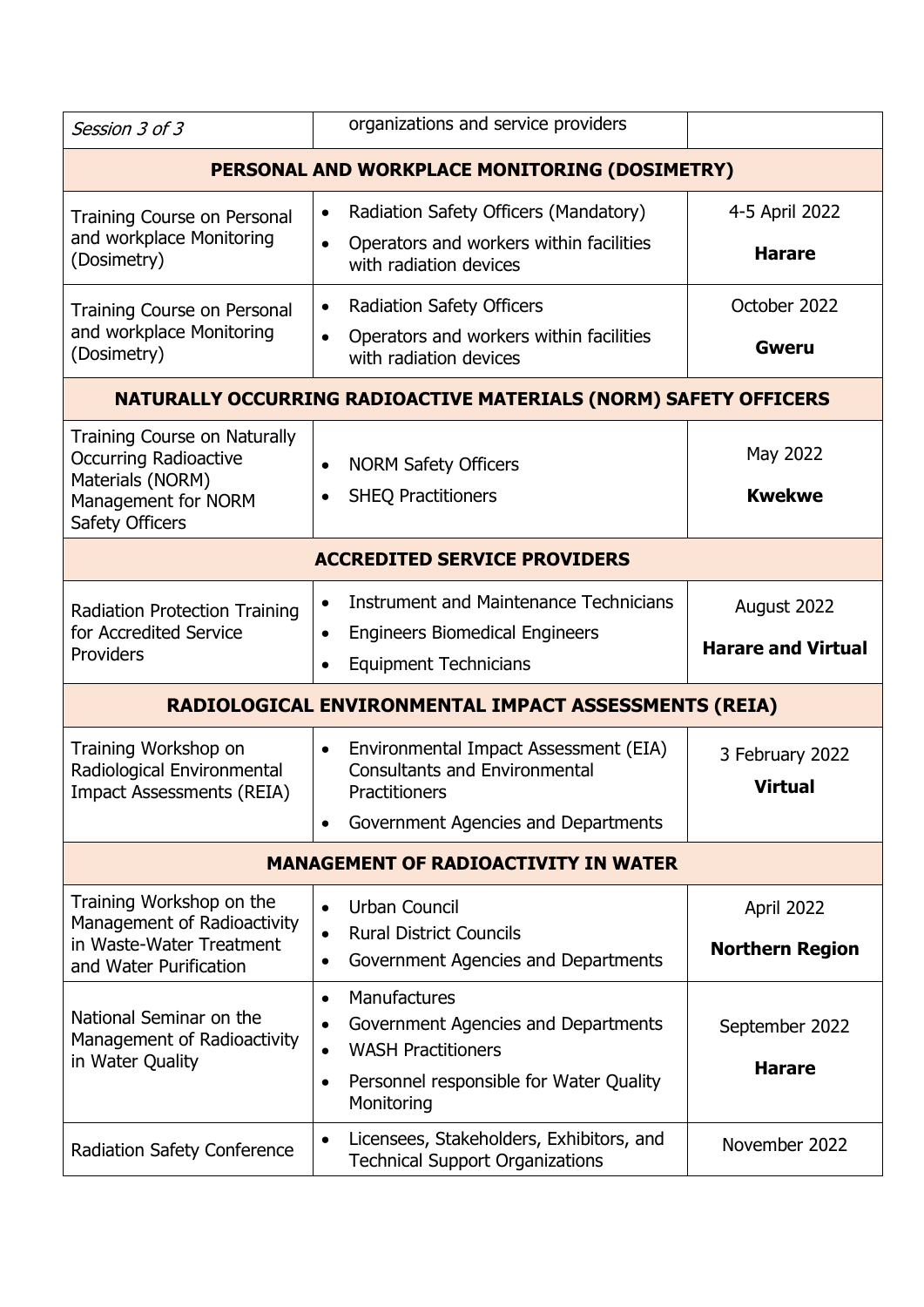The Authority also offers facility-based awareness training, safety talks, tailormade RSO and NORM Safety Officers training and other services such as leak tests and workplace monitoring.

**Booking:** To book this training workshop, or for more information, contact us on;

| <b>Head Office</b>                                                                        |
|-------------------------------------------------------------------------------------------|
| Physical Address:<br>1 Mc Caw Drive, Avondale Harare                                      |
| Phone: +263242 335627, 335683, 304982, 304978, 308006,<br>7 <sup>III</sup>                |
| <b>Bulawayo Office</b>                                                                    |
| Zimbabwe International Trade Fair<br><b>Physical Address:</b>                             |
| Phone: (+2632922) 60831/2                                                                 |
| Email: twatyoka@rpaz.co.zw, amuzongomerwa@rpaz.co.zw<br><b>Website:</b><br>www.rpaz.co.zw |

#### **Reference Materials.**

- Radiation Protection Act [Chapter 15:15]
- Radiation Protection (Naturally Occurring Radioactive Materials) NORM Regulations, 2013 (Statutory Instrument 99 of 2013).
- Radiation Protection (Safety and Security of Radiation Sources) Regulations, 2011 (Statutory Instrument 62 of 2011).
- Radiation Protection (Medical Practices) Regulations, 2014 (Statutory Instrument 91 of 2014).
- IAEA Technical Report Series
- International Commission on Radiological Protection (ICRP) reports 60, 65, 68, 72 and 77

\_\_\_\_\_\_\_\_\_\_\_\_\_\_\_\_\_\_\_\_\_\_\_\_\_\_\_\_\_\_\_\_\_\_\_\_\_\_\_\_\_\_\_\_\_\_\_\_\_\_\_\_\_\_\_\_\_\_\_\_\_\_\_\_\_\_\_\_\_\_\_\_\_\_\_\_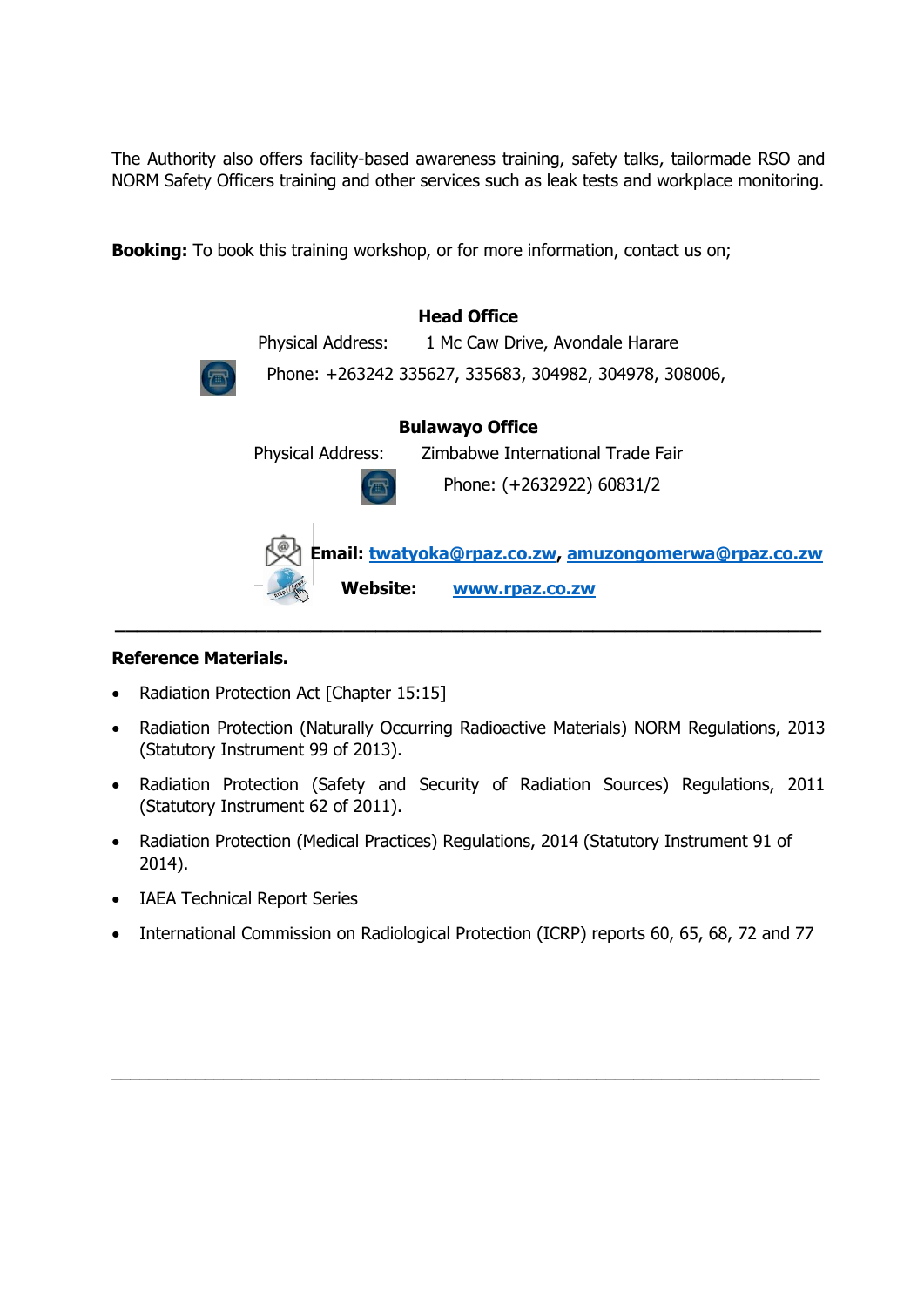

*Radiation Protection Authority of Zimbabwe "...Protecting people and the environment against radiation effects..."* \_\_\_\_\_\_\_\_\_\_\_\_\_\_\_\_\_\_\_\_\_\_\_\_\_\_\_\_\_\_\_\_\_\_\_\_\_\_\_\_\_\_\_\_\_\_\_\_\_\_\_\_\_\_\_\_\_\_\_\_\_\_\_\_\_\_\_

# **RADIATION SAFETY TRAINING PROGRAMS**

## *Subject to Covid-19 Guidelines and Requirements in the case of face-to-face training*

The Radiation Protection Authority (RPAZ) offers basic and specialized training courses and workshops on a wide range of radiation safety subjects suitable for different categories or practices using radiation. RPAZ ensures that these programs address the relevant regulatory provisions and expectations to assist licence holders comply with regulatory requirements

As we celebrate over a decade in the regulation of ionising radiation, we strive to develop a more effective approach to training in radiation safety as well as compliance promotion activities.

### **Training Programs**

- Basic Radiation Safety Training Course for Radiation Safety Officers (RSO Training)
- Advance Radiation Safety Training for Radiation Safety Officers
- Training Course on Personal and workplace Monitoring (Dosimetry)
- Training Course on Naturally Occurring Radioactive Materials (NORM) Management for NORM Safety Officers
- Radiation Protection Training for Accredited Service Providers
- Training Workshop on Radiological Environmental Impact Assessments (REIA)
- Training Workshop on the Management of Radioactivity in Waste-Water Treatment and Water Purification

\_\_\_\_\_\_\_\_\_\_\_\_\_\_\_\_\_\_\_\_\_\_\_\_\_\_\_\_\_\_\_\_\_\_\_\_\_\_\_\_\_\_\_\_\_\_\_\_\_\_\_\_\_\_\_\_\_\_\_\_\_\_\_

• Specialised and facility-based radiation safety training

 $\overline{\phantom{a}}$ 

"...Celebrating a Decade of Radiation Safety and Security..."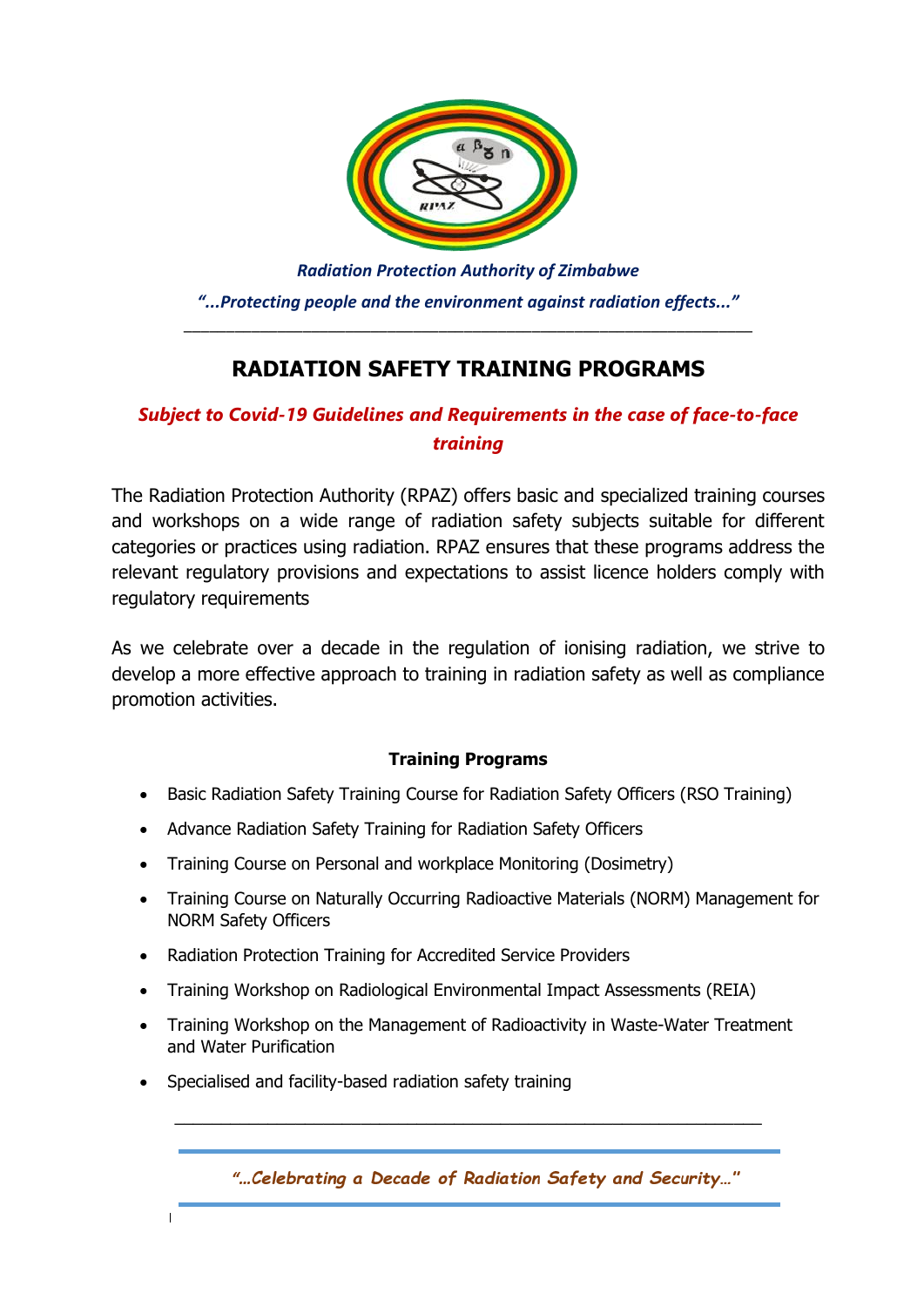

### **CERTIFIED RADIATION SAFETY OFFICERS (RSO)TRAINING ON BASIC RADIATION SAFETY**

The course capacitates radiation safety officers with a responsibility of managing radiation safety and security at facilities that possess and use radiation sources/devices. This is in compliance with Statutory Instrument 62 of 2011 and the Radiation Protection Act [Chapter 15:15] that require facilities to appoint a radiation safety officer (RSO) and ensure the RSO is adequately trained on basic radiation safety.

A Radiation Safety Officer (RSO) means a person technically competent in radiation protection and safety for a given type of practice designated by a registrant or licensee to oversee the application of provisions and requirements of the Act and regulations. To be a certified RSO, participants must compete a 4-day training program and pass final exam. This allows them to be competent to undertake RSO responsibilities as outlined in Section 16 of the Act and be knowledgeable on regulatory requirements and radiation safety matters, and also be able to develop and implement a quality radiation protection program specific to their type of practice.

| <b>Training Course Details</b> |                                                                                                                                                                                                                                                                                                               |                                             |
|--------------------------------|---------------------------------------------------------------------------------------------------------------------------------------------------------------------------------------------------------------------------------------------------------------------------------------------------------------|---------------------------------------------|
| <b>Target</b><br>Audience      | Radiation Safety Officers (RSOs) (Regulatory Requirement)<br>Other professionals with a responsibility for radiation safety and security for<br>Diagnostic Radiology, Radiotherapy and Nuclear Medicine, Industrial Nuclear<br>Gauging, Industrial X-Ray Generators (Quality control and Security) practices. |                                             |
| Workshop                       | Review of Radiation Fundamentals                                                                                                                                                                                                                                                                              | Radiation quantities and Measurements       |
|                                | Applications of Radiation &<br>Principles of Radiation Protection                                                                                                                                                                                                                                             | Biological effects of Ionising Radiation    |
|                                | Responsibility of the RSO                                                                                                                                                                                                                                                                                     | Notification and Authorisation Requirements |
| Content                        | <b>Inspection and Enforcement</b>                                                                                                                                                                                                                                                                             | Operational Protection against Radiation    |
|                                | <b>Transport of Radioactive Materials</b>                                                                                                                                                                                                                                                                     | Management of Radioactive Waste             |
|                                | Security of Radioactive Sources                                                                                                                                                                                                                                                                               | Nuclear and Radiological Emergencies        |
|                                | Individual and Workplace<br>Monitoring                                                                                                                                                                                                                                                                        | <b>Radiation Protection Programs</b>        |
|                                | <b>Group Discussions Practical</b><br>Session on Inspection of Sources                                                                                                                                                                                                                                        | Evaluation                                  |

*"....Celebrating a Decade of Radiation Safety and Security..."*



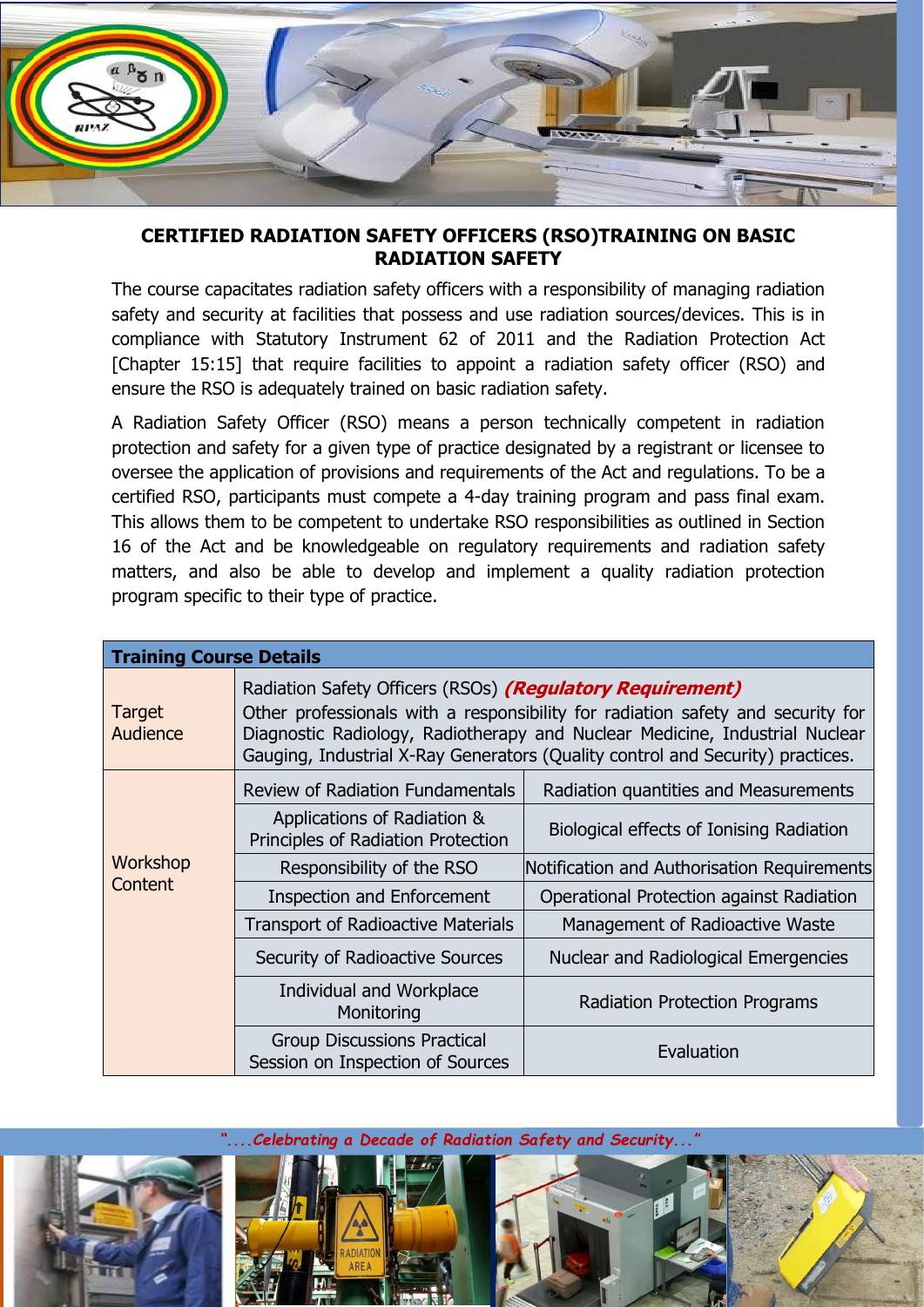

### **Certified Advanced Radiation Safety Training for Radiation Safety Officer's**

The objective of this course is to provide hands-on experience in the use of a formalized framework through which continuous radiation protection program improvement can become institutionalized. This ensures industry has specific persons who can carry out internal inspection, workplace monitoring and management of radiation devices in line with the Radiation Protection (Safety and Security of Radiation Sources Regulations, 2011 (Statutory Instrument 62 of 2011) and Section 16 of the Radiation Protection Act [Chapter 15:15]

An Advanced Radiation Safety Officer is an individual who through appropriate training and experience is authorized to undertake internal inspection of radiation sources and to supervise such use by others. Certification is obtained by completing three training sessions with modules highlighted below and passing all the modules and session exams.

| Requirements                        | Industrial Nuclear Gauging, Industrial X-Ray Generators (Quality control and Security)<br>Persons previously trained on Basic Radiation Safety for Radiation Safety Officers<br>Operators and workers within facilities with radiation devices who have the competency to<br>receive the training |
|-------------------------------------|---------------------------------------------------------------------------------------------------------------------------------------------------------------------------------------------------------------------------------------------------------------------------------------------------|
| Content:<br>Session 1<br>$(3$ Days) | Authorisation and Inspection Requirements and Responsibility of the RSO                                                                                                                                                                                                                           |
|                                     | Radiation Protection Program Development and Implementation                                                                                                                                                                                                                                       |
|                                     | Radiation Instruments and Measurements                                                                                                                                                                                                                                                            |
|                                     | Personal Monitoring and Workplace Monitoring                                                                                                                                                                                                                                                      |
|                                     | Practical: Inspection/Audit of Nuclear Gauging and Industrial X-Ray Devices (Safety and<br>Security)                                                                                                                                                                                              |
|                                     | Inspection/Audit Report and Evaluation                                                                                                                                                                                                                                                            |
|                                     | Radioactive Waste Management (Requirements, Management, and Inspection)                                                                                                                                                                                                                           |
| Content:<br>Session 2<br>$(3$ Days) | <b>Emergency Preparedness and Response</b>                                                                                                                                                                                                                                                        |
|                                     | Public Exposure Control                                                                                                                                                                                                                                                                           |
|                                     | Practical: Radioactive waste management and EPR drill and Evaluation                                                                                                                                                                                                                              |
| Content:<br>Session 3<br>(1 day)    | <b>Transport Safety</b>                                                                                                                                                                                                                                                                           |
|                                     | Development of an internal training program                                                                                                                                                                                                                                                       |
|                                     | <b>Feedback Recommendations</b>                                                                                                                                                                                                                                                                   |
|                                     | Certificate Presentation                                                                                                                                                                                                                                                                          |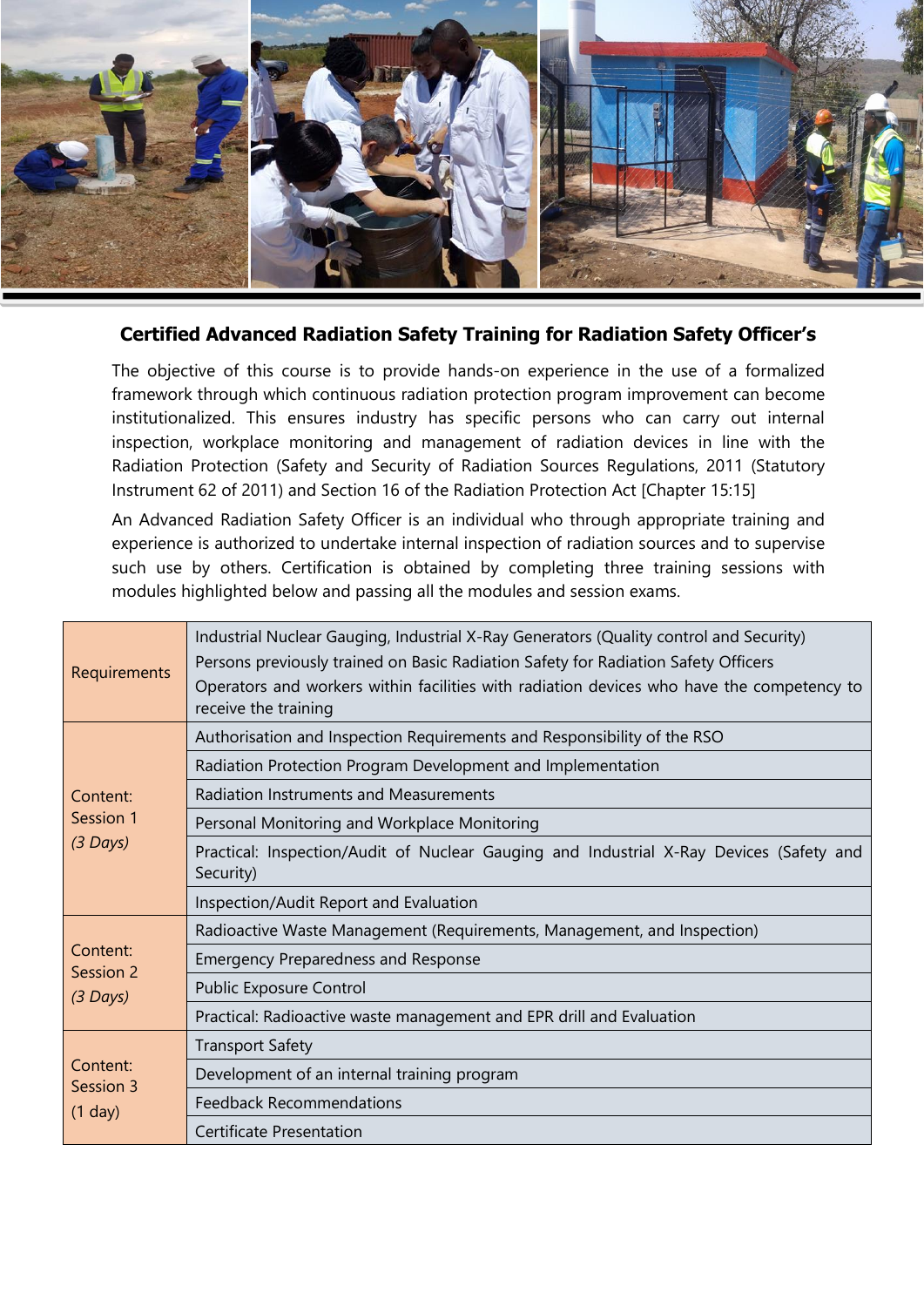



*Radiation Protection Authority of Zimbabwe (RPAZ) "...Protecting people and the environment against radiation effects..."*

**\_\_\_\_\_\_\_\_\_\_\_\_\_\_\_\_\_\_\_\_\_\_\_\_\_\_\_\_\_\_\_\_\_\_\_\_\_\_\_\_\_\_\_\_**

### **TRAINING COURSE ON PERSONAL AND WORKPLACE MONITORING (DOSIMETRY TRAINING)**

#### **Course Description:**

A comprehensive training course on personal and workplace monitoring, focusing on requirements procedures for use of badges, dose limits and the applications the Harshaw TLD and the Landauer OSL Reader systems. The responsibility of the RSO for personal and workplace monitoring shall be emphasised. Participants will gain understanding of the fundamental principles of Radiation Measurement and Occupational Radiation Protection requirements. Participants will also learn how to promote effective personal monitoring in their workplaces.

#### **Target Audience:**

Occupationally Exposed Workers (e. g Radiographers, X-ray Operators, Engineers), Radiation Safety Officers, Health Administrators, SHEQ officers and all other users of radiation technologies.

| <b>Course Content</b>                                         |                                                                                                                                                                                                                                                                                                                                                                                              |
|---------------------------------------------------------------|----------------------------------------------------------------------------------------------------------------------------------------------------------------------------------------------------------------------------------------------------------------------------------------------------------------------------------------------------------------------------------------------|
| <b>Individual Monitoring</b><br>and Worker Protection         | Introduction & Objectives of Individual Monitoring<br>$\bullet$<br><b>International Standards/Standard Requirements</b><br>$\bullet$<br>Regulatory requirements for Occupational Radiation Protection.<br>$\bullet$<br><b>Exposure Situations and Locum Workers</b><br>$\bullet$<br>Reference Levels and Overexposure<br>$\bullet$<br>National Dose Registry and Record Keeping<br>$\bullet$ |
| Thermoluminescence<br><b>Systems</b>                          | <b>Basics of Thermoluminescence</b><br>$\bullet$<br>Dosimeter Configurations and Applications<br>$\bullet$                                                                                                                                                                                                                                                                                   |
| <b>Optically Stimulated</b><br>Luminescence<br><b>Systems</b> | Basics of Optically Stimulated Luminescence.<br>$\bullet$<br>Dosimeter Configurations and Applications<br>Calibration facilities and QA procedures<br>$\bullet$                                                                                                                                                                                                                              |
| <b>Workplace Monitoring</b>                                   | Proper use and care, interpretation of results<br>$\bullet$<br>Non/late dosimeter submission<br>$\bullet$<br><b>Workplace Monitoring Instruments</b><br>$\bullet$<br>Q&A, Practical Exercises                                                                                                                                                                                                |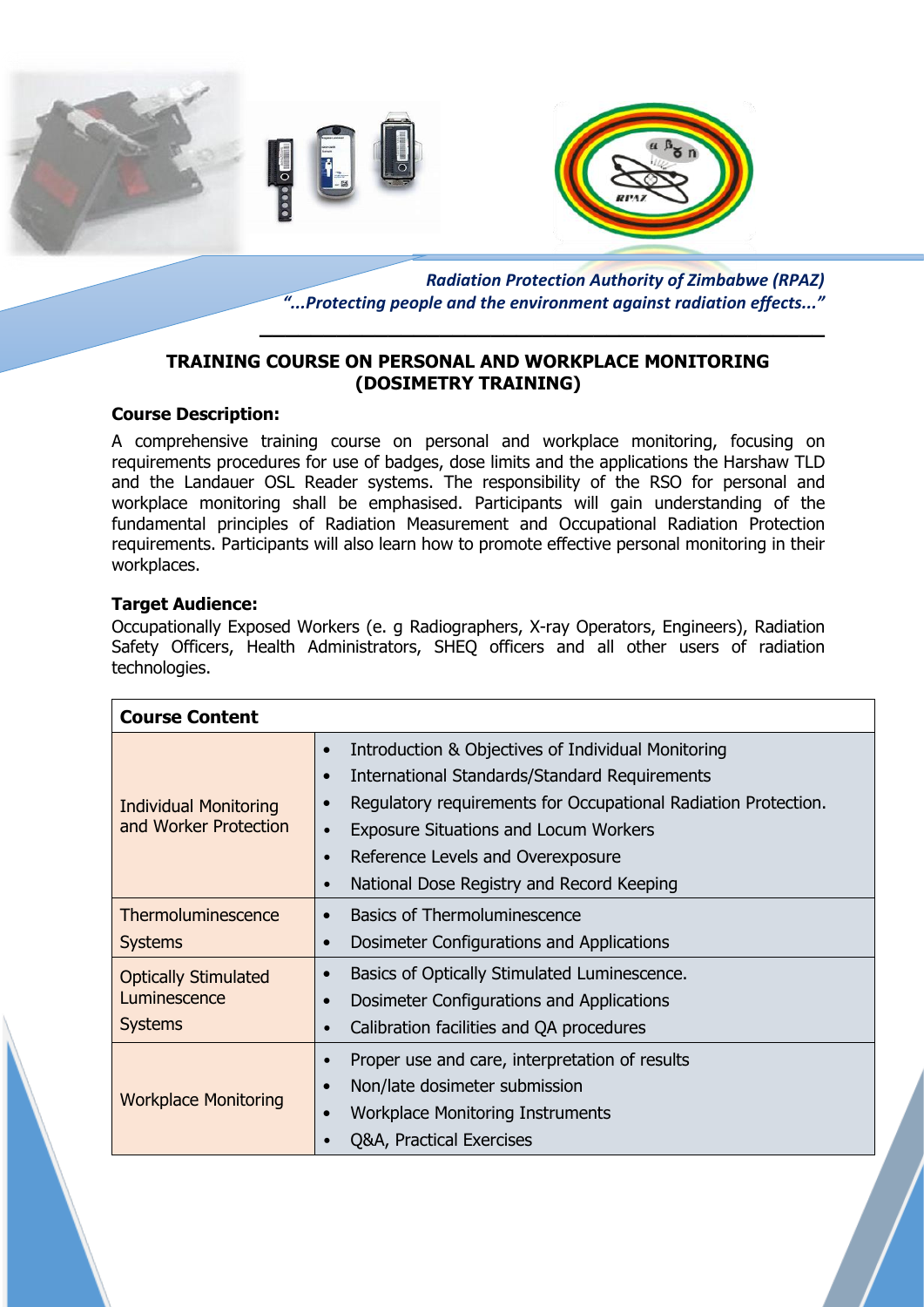

### **BASIC RADIATION SAFETY TRAINING FOR NATURALLY OCCURRING RADIOACTIVE MATERIALS (NORM) SAFETY OFFICERS**

The training course is designed to capacitate nominated NORM Safety Officers on the management of a NORM Radiation Protection Programmes in line with the requirements of Statutory Instrument 99 of 2013. Section 15 of the Radiation Protection Act [Chapter 15:15] require facilities to appoint a radiation safety officer, further it is a requirement that appointed person undergo a Basic Radiation Safety Training to aid in the discharge of their functions.

| <b>Workshop Details</b>                 |                                                                                                                                                                                                          |
|-----------------------------------------|----------------------------------------------------------------------------------------------------------------------------------------------------------------------------------------------------------|
| <b>Target Audience</b>                  | NORM Safety Officers <i>(Regulatory Requirement, Compulsory)</i><br>SHE(Q) Practitioners & Operators in NORM Industries                                                                                  |
| Beneficiary of the<br>training workshop | Industries with NORM, Facilities under NORM Monitoring and<br>Licensing<br>Mining and Mineral Processing, Water and Wastewater Treatment,<br>Brickmaking and quarrying as classified under SI 1 of 2021. |
|                                         | Basis of radioactivity and the associated health hazards, NORM<br>Inventories, residue and wastes, exposure rates                                                                                        |
|                                         | National Policy and Strategies, Legislation, Regulations<br>and<br>Requirements, regulatory guidance                                                                                                     |
|                                         | Regulatory Criteria, Exemption, Annual Monitoring and Licensing                                                                                                                                          |
| Workshop<br>Content                     | NORM Characterization in Industrial and<br>Mining Operations<br>(appropriate sampling and monitoring & analytical methodologies, QA<br>& QC                                                              |
|                                         | Case Studies; NORM Industries and NORM Facilities                                                                                                                                                        |
|                                         | Development of a Monitoring Plan and NORM Management Program                                                                                                                                             |
|                                         | Residue and Waste Management (life cycle management; cost<br>assessment; management options for residues/wastes                                                                                          |
|                                         | Selection of management options, transportation requirements                                                                                                                                             |
|                                         | Decommissioning and Remediation of Contaminated Sites                                                                                                                                                    |

## **Subject to Covid-19 Guidelines.**

*".... Celebrating a Decade of Radiation Safety and Security..."*

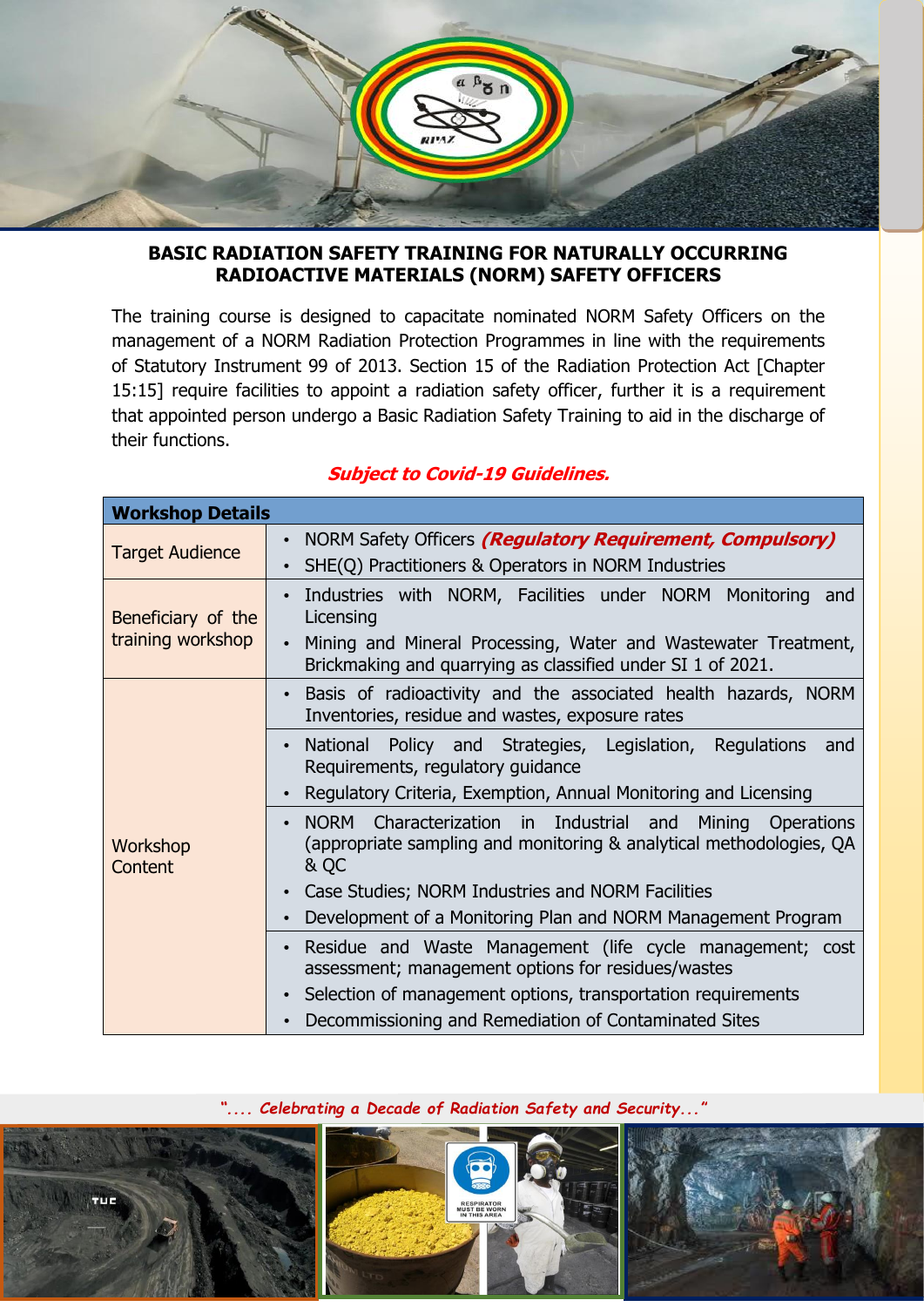

**Radiation Protection Authority of Zimbabwe**

**"...Protecting people and the environment against radiation effects..."**  $\mathcal{L}=\mathcal{L}^{\mathcal{L}}$  , where the contribution of the contribution of the contribution of the contribution of the contribution of the contribution of the contribution of the contribution of the contribution of the contrib

### **Subject to Covid-19 Guidelines and Requirements!**

## **NATIONAL SEMINAR ON MANAGEMENT OF RADIOACTIVITY IN WATER: RADIOLOGICAL WATER QUALITY MONITORING REQUIREMENTS**

The purpose of the seminar is to unpack and create awareness on the requirements for radiological water quality in line with World Health Organisation (WHO) guidelines on radiological water quality. National requirements have aligned to this guideline through Statutory 99 of 2013 (Radiation Protection (NORM) Regulations) and Statutory Instrument 1 of 2021 that require the sector to assess radioactivity in water within their processes and put in place protective actions where necessary to protect workers and the public.

| <b>Seminar Details</b> |                                                                                                                                                                                                                                                         |
|------------------------|---------------------------------------------------------------------------------------------------------------------------------------------------------------------------------------------------------------------------------------------------------|
| Outcome                | National Framework and Action Plan on Radiological Water Quality                                                                                                                                                                                        |
| Target<br>Audience     | Local Authorities, operators of waste-water and water supply, associations<br>responsible for local authorities, water purification facilities and government<br>departments and agencies, WASH Sector, manufacturing industry, bulk water<br>suppliers |
| Workshop<br>Content    | Radioactivity in Water and the Associated Health Hazards                                                                                                                                                                                                |
|                        | International Safety Standards (Management of Radioactivity in Drinking Water)                                                                                                                                                                          |
|                        | National Requirements for Management of Radioactivity in Water                                                                                                                                                                                          |
|                        | Assessment, analysis and monitoring of radioactivity in water                                                                                                                                                                                           |
|                        | Water Quality Monitoring: Cost Effective Radioactivity Monitoring Program                                                                                                                                                                               |
|                        | Remediation                                                                                                                                                                                                                                             |

The program is in line with the World Health Organisation (WHO) guidelines on Management of Radioactivity in Water, particular chapter on Radiological Water Quality.

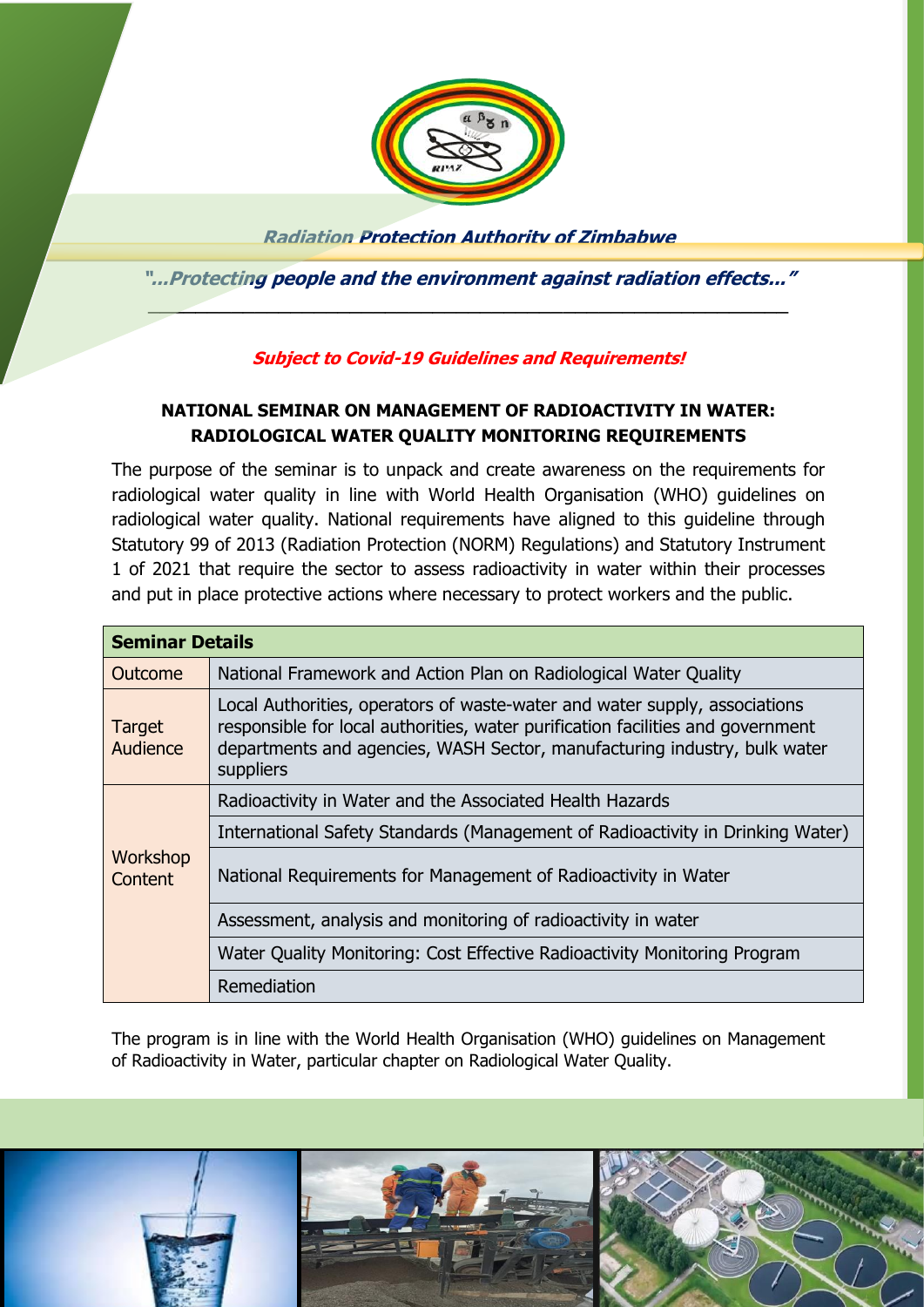

## *Radiation Protection Authority of Zimbabwe*

*"...Protecting people and the environment against radiation effects..."* \_\_\_\_\_\_\_\_\_\_\_\_\_\_\_\_\_\_\_\_\_\_\_\_\_\_\_\_\_\_\_\_\_\_\_\_\_\_\_\_\_\_\_\_\_\_\_\_\_\_\_\_\_\_

## **Subject to Covid-19 Guidelines and Requirements!**

## **TRAINING COURSE ON MANAGEMENT OF RADIOACTIVITY IN WASTE-WATER TREATMENT AND WATER PURIFICATION**

The training course is a requirement for operators of waste-water and water purification facilities, it seeks to develop competence of these facilities to manage radioactivity in water. This is in line with Statutory 99 of 2013 (Radiation Protection (NORM) Regulations) and Statutory Instrument 1 of 2021 that require these facilities to assess radioactivity within their processes and put in place protective actions where necessary.

| <b>Training Details</b> |                                                                                                                                                                                                            |
|-------------------------|------------------------------------------------------------------------------------------------------------------------------------------------------------------------------------------------------------|
| Target<br>Audience      | Local Authorities, waste-water and water treatment facilities<br>$\bullet$<br>Water purification and bottling facilities<br>Laboratories with a Responsibility for Water Quality, WASH Sector<br>$\bullet$ |
| Workshop<br>Content     | <b>Basics of Radiation</b>                                                                                                                                                                                 |
|                         | Principles of Radiation Protection                                                                                                                                                                         |
|                         | Radioactivity in Water and the Associated Health Hazards                                                                                                                                                   |
|                         | International Safety Standards for Management of Radioactivity in Water                                                                                                                                    |
|                         | National Requirements for Management of Radioactivity in Water; SI 99 of<br>2013 and SI 01 of 2021                                                                                                         |
|                         | Measurement Techniques for Radioactivity in Water                                                                                                                                                          |
|                         | Site Assessments and sampling                                                                                                                                                                              |
|                         | Sample Analysis Methods and Interpretation of Results                                                                                                                                                      |
|                         | Development of a Monitoring Programme                                                                                                                                                                      |
|                         | Remediation and Management of Situations where Activity Concentrations<br><b>Exceed Standards</b>                                                                                                          |

The program is in line with the WHO guideline on Management of Radioactivity in Water, particular chapter on Radiological Water Quality.

*".... Celebrating a Decade of Radiation Safety and Security..."*